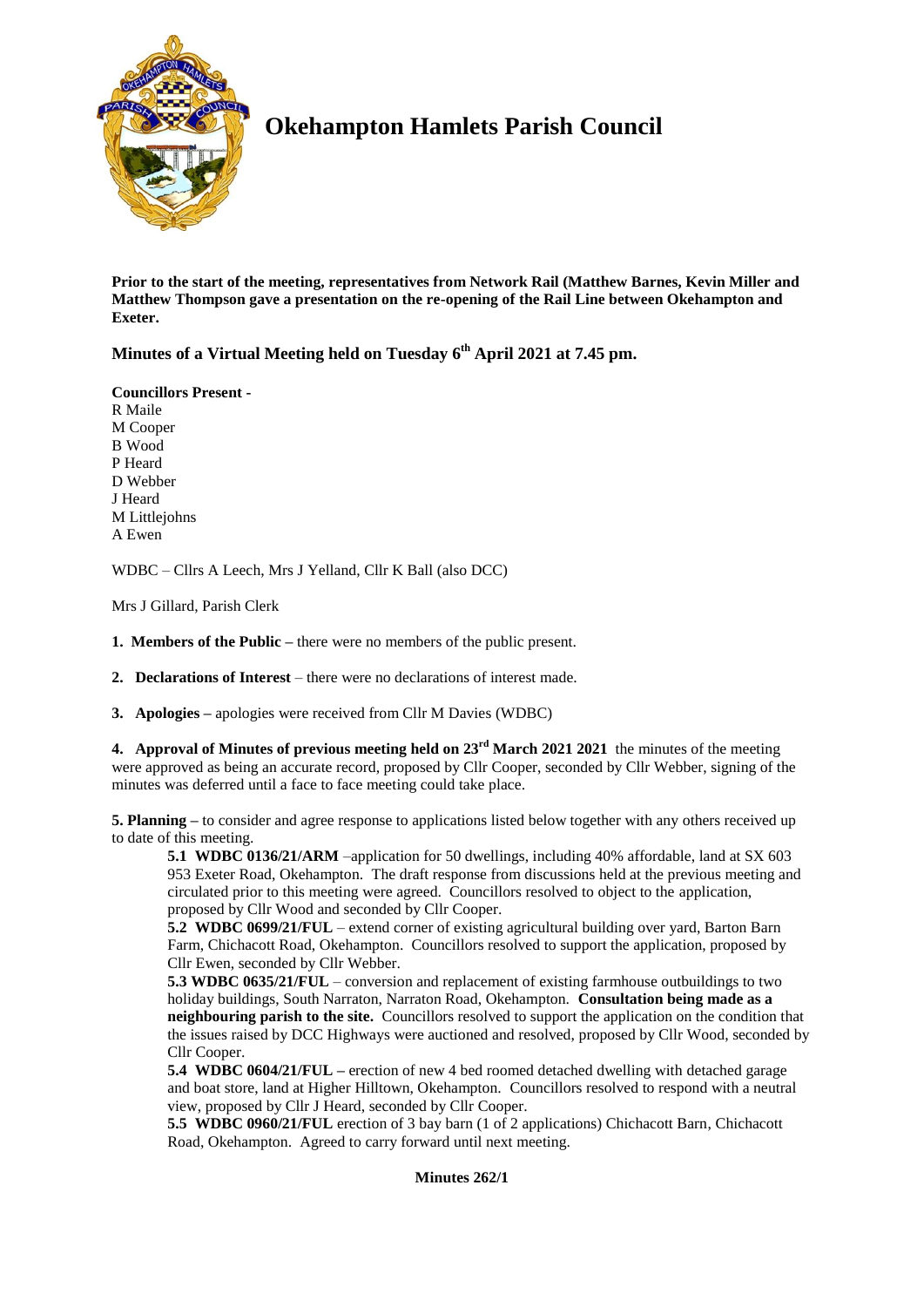**5.6 WDBC 0961/20/FUL** erection of stable and feed store with tack room (2 of 2 applications) Chichacott Barn, Chichacott Road, Okehampton. Agreed to carry forward to next meeting.

**6. DCC and WDBC –** to receive any reports/updates from Councillors present.

Cllr Ball – DCC are committed to the provision of a Parkway Station in Okehampton, it is acknowledged there is a potential problem with traffic in Okehampton particularly Station Road, discussion are ongoing. Covid19 – the Scrutiny meeting were presented with Devon statistics although these are now 2 weeks out of date, Devon is doing well with figures low. He then advised he was not standing for re-election to DCC at the forthcoming elections. The Chairman thanked him for his support in the past as DCC Member.

Cllr Yelland – advised a new Borough wide Public Spaces Order has come into force the key points being dog walkers required to pick up 'dog poo' and to keep dogs on leads, full details on WDBC website. National Leisure Recovery Fund – funds received from Government which would be going to Fusion running the 2 Leisure Centres in the area. West Devon are also supporting the provision of a Parkway Station in Okehampton. Cllr Leech – Kellands Lane blockage, no update but he is still chasing for an outcome.

**7. Neighbourhood Planning** – Cllr Wood advised the Group were meeting again later this week. They now have a 50 page draft document which when finalised will go out for Public Consultation. Good progress has been made. He thanked Cllr J Goffey (OTC) and Mrs A Duckers for their contributions to ensure progress recently.

**8. To receive reports from meetings attended by Parish Council representatives including** – no meetings attended except briefing session from DALC attended by Cllr Wood and the Clerk, covered in item 15 below.

#### **9. Open Spaces.**

**9.1** Meldon Woods lay by and car park – to discuss any recent identified and raised. No new issues raised.

**9.**2 5 yearly Inspection of Meldon Woods and OTPLNR – to receive update on inspection. Report not yet received, Clerk to chase contractor.

**9.3** General discussion re ongoing general management of Meldon Woods and Old Town Park. As it has not been possible to hold face-to-face meetings owing to COVID-19 restrictions and in light of recent changes, it was agreed to hold an informal 'get together' of a small group of Councillors and Ian Brooker (DNP Ranger) later this week to discuss potential repairs to track and potential future Wood Management Plans. The Clerk reiterated that the previously agreed Working Group had not yet been set up as the inspection report of the Woods had not yet been received (refer back to Minutes 260/9.3 2<sup>nd</sup> March 2021). Clerk to draft Terms of Reference for consideration. It was also noted that the DCC bridge over West Okement is in need or repair. It was further noted that the bridge near Meldon Pond had been vandalised and was now shut.

It was agreed 'art work' in Old Town Park by the meadow, should be removed by returning the stones to the river, Cllr Wood has volunteers who will do this. The works by the oak tree would remain. **9.4** Hedgetrimming along bridleway **–** Cllr P Heard advised that the hedge alongside the bridleway and dual carriageway had been trimmed by contractors recently at his request. It was agreed by Councillors that these costs of £99 be paid by the Council on production of an invoice addressed to the Council, acknowledging that the work request should **not** have been given by a Councillor. 9.5 Coffee trailer – to consider request for council land to be used for siting of trailer. After discussion resolved by Councillors that land owned by this Council was not suitable for this purpose. 9.6 Letter of complaint re Meldon Woods – to consider actions and response required. Cllr Wood advised he has spoken to the complainant and no other specific action was required.

#### **10. Correspondence**

10.1 Great British Tidy  $Up - to$  discuss national initiative and to consider and agree any local actions to be taken. Local CRAP Group (Community Roadside Action Party) doing lots of good work litter picking. Councillors agreed to support the Group appropriately if requested. It was also noted that ORIG (Okement Rivers Improvement Group) had carried out some litter picking and tidying actions as well.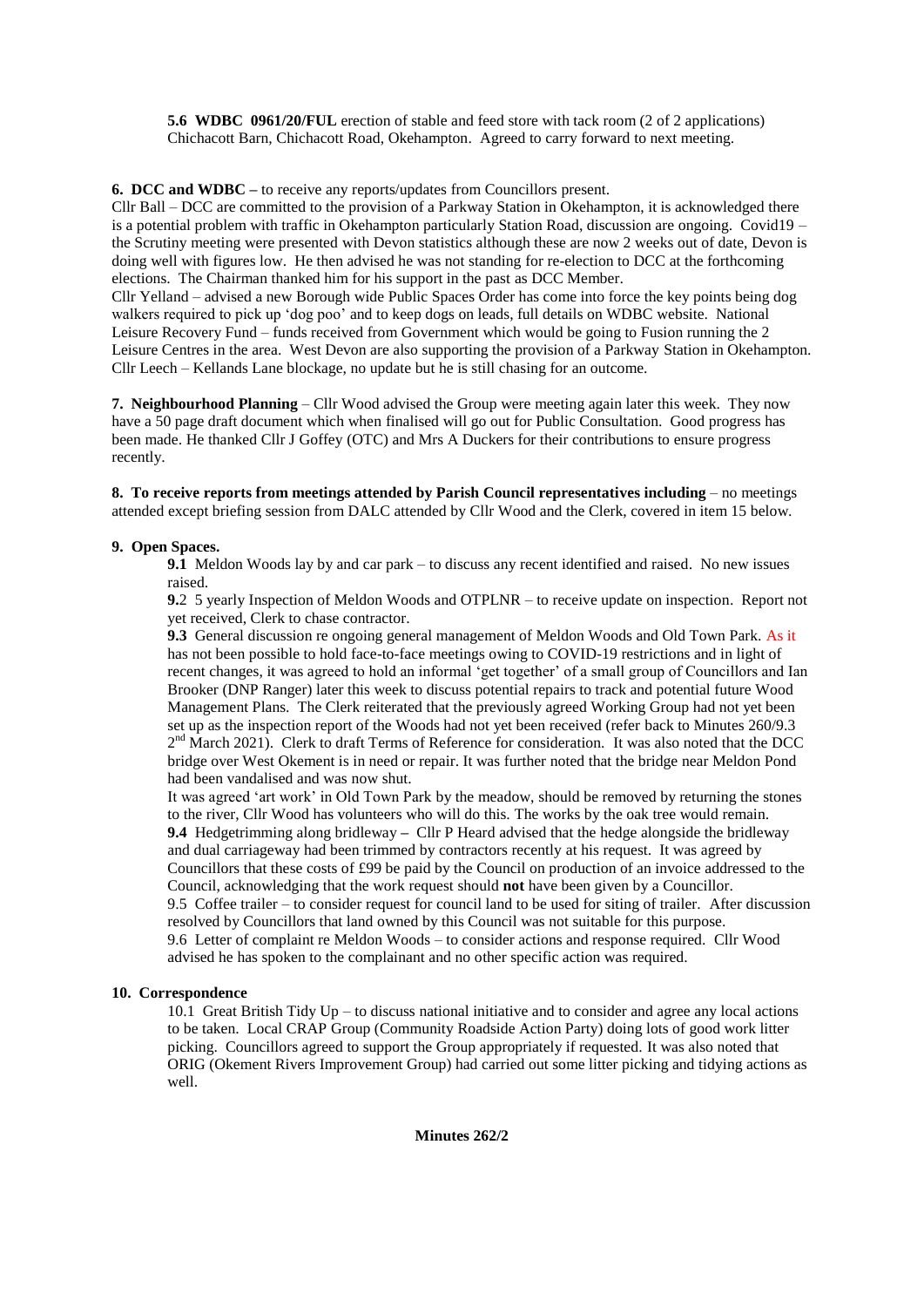10.2 Devon County Council – Draft Resources and Waste Management Strategy Consultation , to consider any response required. Agreed that Councillors to submit individual responses.

#### **11 Updates on Flood Plan and Snow Plan and actions required.** No update.

**12. Welcome Booklet –** reprinted booklets have now been received, Clerk to visit Romansfield Sales Office to discuss distribution to new residents. Cllr Wood volunteered to deliver to residents all ready living in the Development.

#### **13. Finance** –

**13.1 Accounts for payment –**

| Mrs J Gillard (wages £321.22), | £ 321.22 |
|--------------------------------|----------|
| <b>HMRC</b>                    | £ 241.00 |
| Parish Magazine Printing       | £ 170.50 |

Resolved to settle accounts, proposed by Cllr Cooper, seconded by Cllr Littlejohns

13.2 Bank Reconciliation and Statement of Budget – noted

## **14. Environmental issues**

14.1 To discuss recent issues with odours and emissions in East Okehampton/Stockley and agree any actions to be taken. Recent issues discussed, Cllr Leech advised WDBC Environmental Health were involved and monitoring the situation. Cllr Wood advised on also informing the Environment Agency.

21.03 – Cllrs P Heard and J Heard left the meeting.

14.2 Devon Climate Emergency – to note and discuss the Devon email. Noted. Cllr Wood advised that he was attending a DCT virtual meeting the next day.

**15. Future Meeting dates** – to agree dates and locations of meetings to be held from June 2021 dependant on current Government guidelines. Cllr Wood and Clerk have attended recent a virtual briefing by DALC in connection with re introduction of face-to-face meetings. Legislation allowing Virtual meetings by Councils expires on  $7<sup>th</sup>$  May. Meeting on  $4<sup>th</sup>$  May is the Annual Council Meeting. There is a requirement to hold an Annual Parish Meeting before the end of May and it was therefore agreed to hold this virtually at 7pm for 30 minutes on  $4<sup>th</sup>$  May and the meeting to consist of a Chairman's Report on Council activities over the last 12/24 months. The desire to hold a face-to-face meeting with Parishioners in the autumn remains a desire depending on COVID-19 regulations. The decision on holding a face-to-face monthly meeting in June or delaying until July and responses to planning applications to be discussed at next meeting. All the above is according to current legislation however there is the potential for more changes as the current legislation is being challenged in Court.

**16. Clerks Report March 2021** – Clerk to answer any questions raised by Councillors. No questions raised.

# **PART TWO**

Items which may be taken in the absence of the press and public.

The Council is recommended to pass the following resolution:-

'Resolved that under section 1(2) of the Public Bodies (Admission to Meetings) Act 1960 that the public and press be excluded from the meeting for the following items as they involve the likely disclosure of sensitive and confidential information.'

**17. To note current WDBC Enforcement cases list and information.** Carried forward as Clerk unable to share document on screen due to lack of broadband facility.